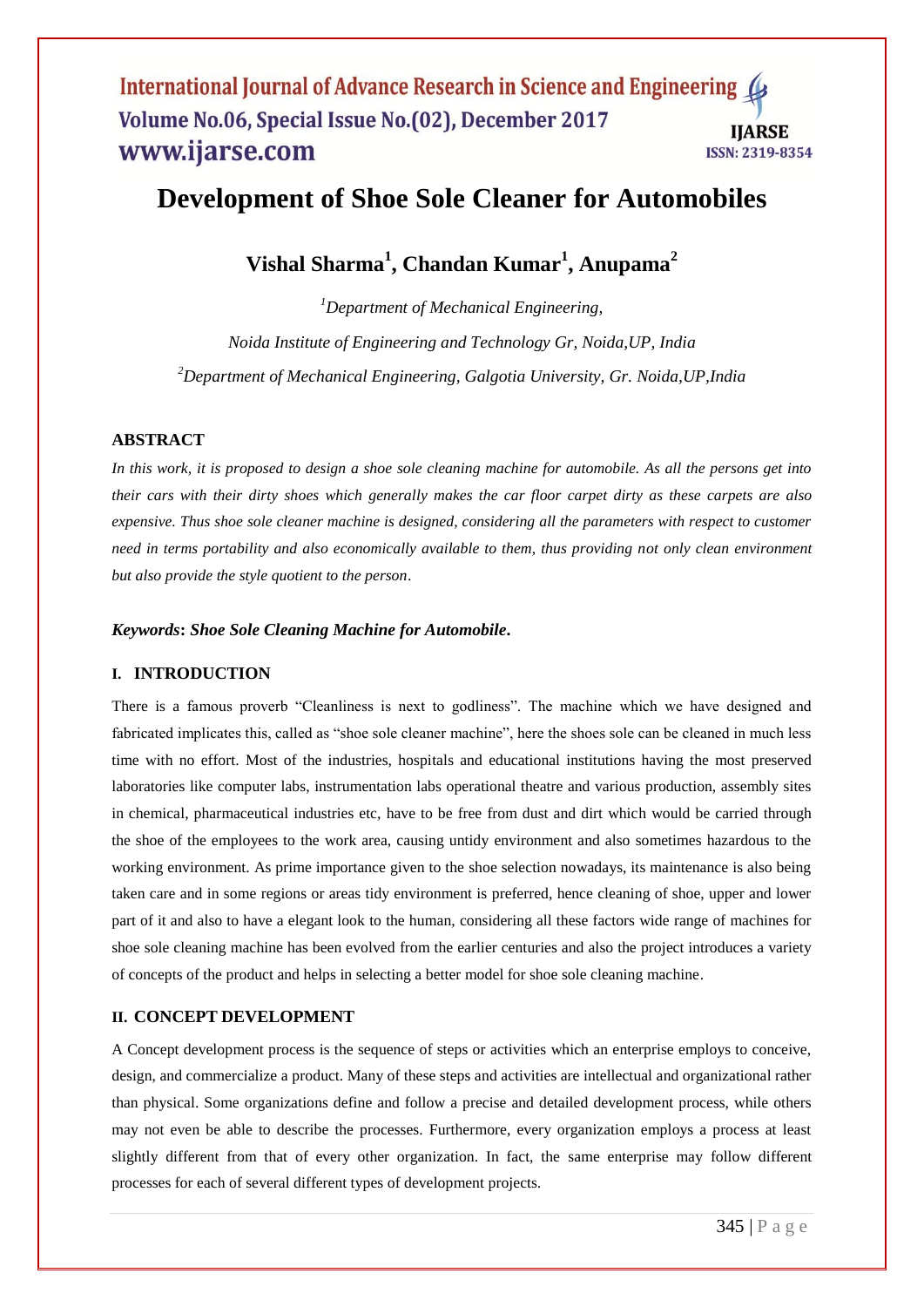## International Journal of Advance Research in Science and Engineering ( Volume No.06, Special Issue No.(02), December 2017 **IJARSE** www.ijarse.com ISSN: 2319-8354



## **III. SYSTEM LEVEL DESIGN(CONCEPT GENERATION**

The schematic representation of the conceptual model A for Shoe sole cleaning machine is as shown through a 3-D CAD model in Fig 3.1



**Fig 3.1: First conceptual model (A) for shoe sole cleaning with polishing machine**

In the figure3.1, the machine relates to shoe sole cleaning (removing of dust, sand and any other unwanted material attached to the sole) and also helps in polishing the shoe.

The figure shows the position of motor which rotates the main shaft,which gives the reciprocating motion to the arm which then attached to the brushes. There are number of supporting rods are provided for shoe,so that the shoe will not come into direct contact with cleaning brush rod.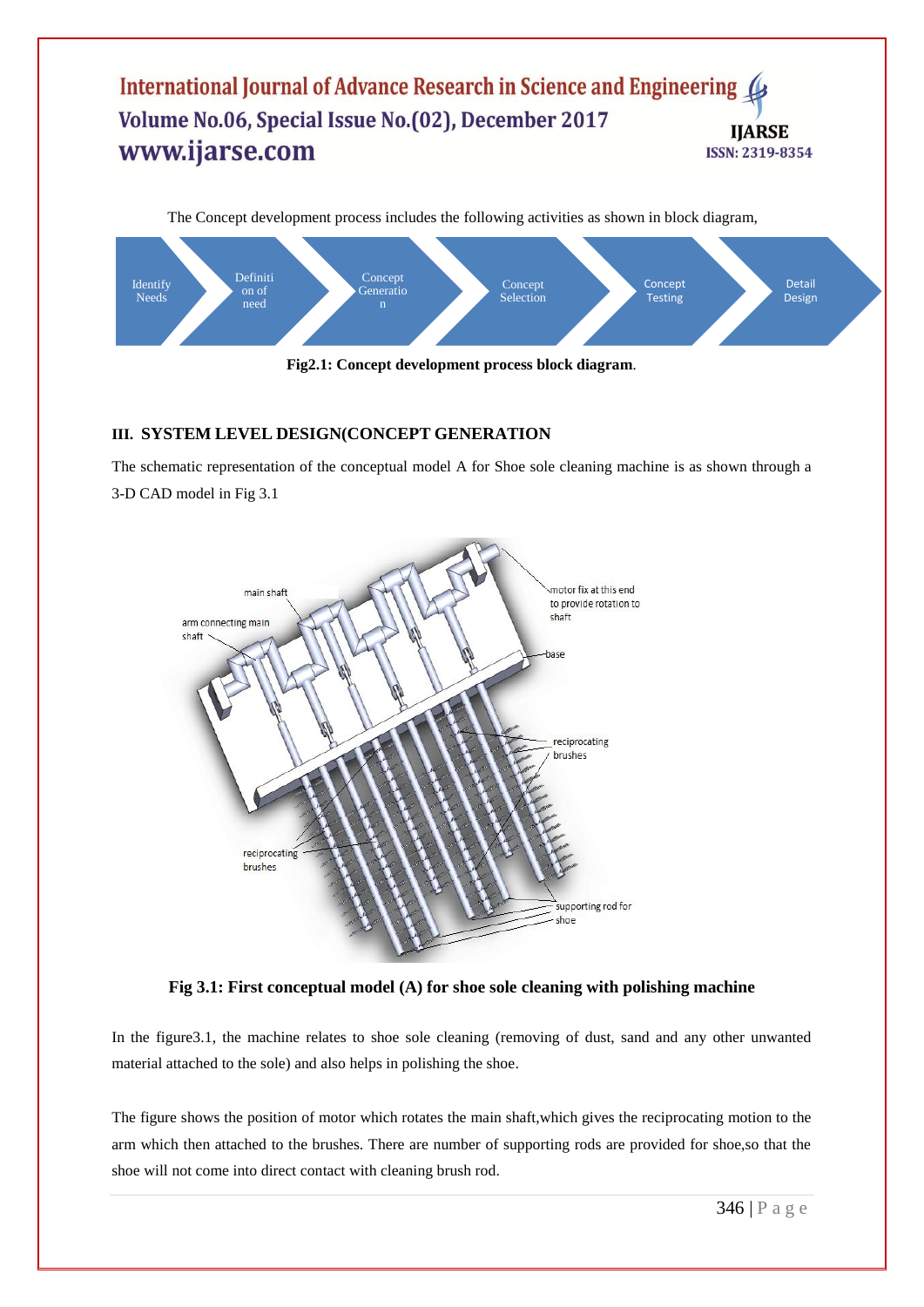## International Journal of Advance Research in Science and Engineering Volume No.06, Special Issue No.(02), December 2017 **IJARSE** www.ijarse.com ISSN: 2319-8354



**Fig 3.1: dimensional view (Top View) of the assembled model**

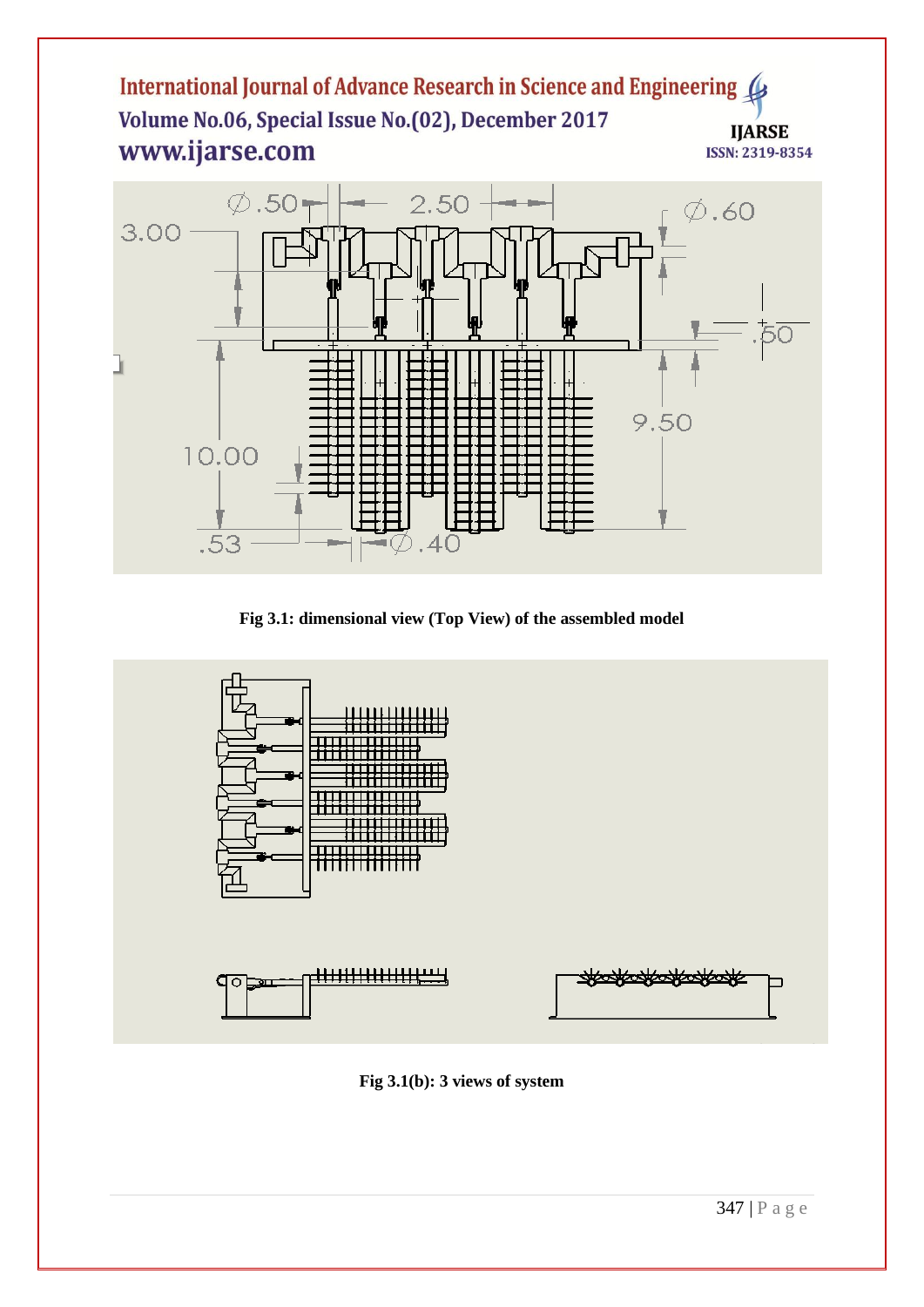#### International Journal of Advance Research in Science and Engineering ( Volume No.06, Special Issue No.(02), December 2017 **IIARSE** www.ijarse.com ISSN: 2319-8354

## **IV CALCULATIONS**

#### Diameter =  $.4$  in =10.16 mm

Section Modulus, As the passenger have to place his foot over the supporting rods so the weight is majorly act only over the supporting rods. The supporting rods will act as a cantilever beam. The force act over the supporting rod is taken to be uniformly distributed. We are using the supporting rods made steel having diameter .4 inch. We are calculating the strength of the supporting rods.

Supporting rod  $Z = \frac{I}{y} = \pi d^3/32 = \pi (10.16)^3/32$ 

 $=102.96$  mm<sup>3</sup>



#### **Fig 4.1: Force Distribution on cantilever beam**

Moment,  $M = 10*10*10/2$  N-in

 $= 1000*25.4/2$  N-mm

 $= 12,700$  N-mm

Since, working stress,  $\sigma_b = M/Z = 12,700/102.96 = 123.348 \text{ N/mm}^2$ 

The used material is Mild Steel AISI 1080 having ultimate strength  $S_{ut}$  =370 N/mm<sup>2</sup>

Since, the working stress is lesser than ultimate strength. Therefore, our design is safe and factor of safety is

Factor of safety =  $\frac{\text{Ultimate Strength}}{\text{Working Stress}} = \frac{370}{123.3}$  $\frac{370}{123.33} = 3$ 

So, our design is safe with the factor of safety of 3.

The brushes lies under these supporting rods and had no load affect on the brushes, only bristles are allowed to come up which rubs to sole of shoes by its reciprocating motion.

#### **V.CONCLUSION**

The high speed rotation of the motor helps in cleaning the sole of the shoe effectively and the reciprocating brush attached to the shaft. Hence the shoe sole cleaners are extremely useful in places where the dust due to the footwear is a major problem. The shoe sole cleaning machine is a complete set up produced for cleaning the shoe in order to maintain dust free environment. Thus we can conclude from the above that the usage of shoe sole cleaning is a must for all the Automobiles where cleanliness and dust free environment is a primary requirement.